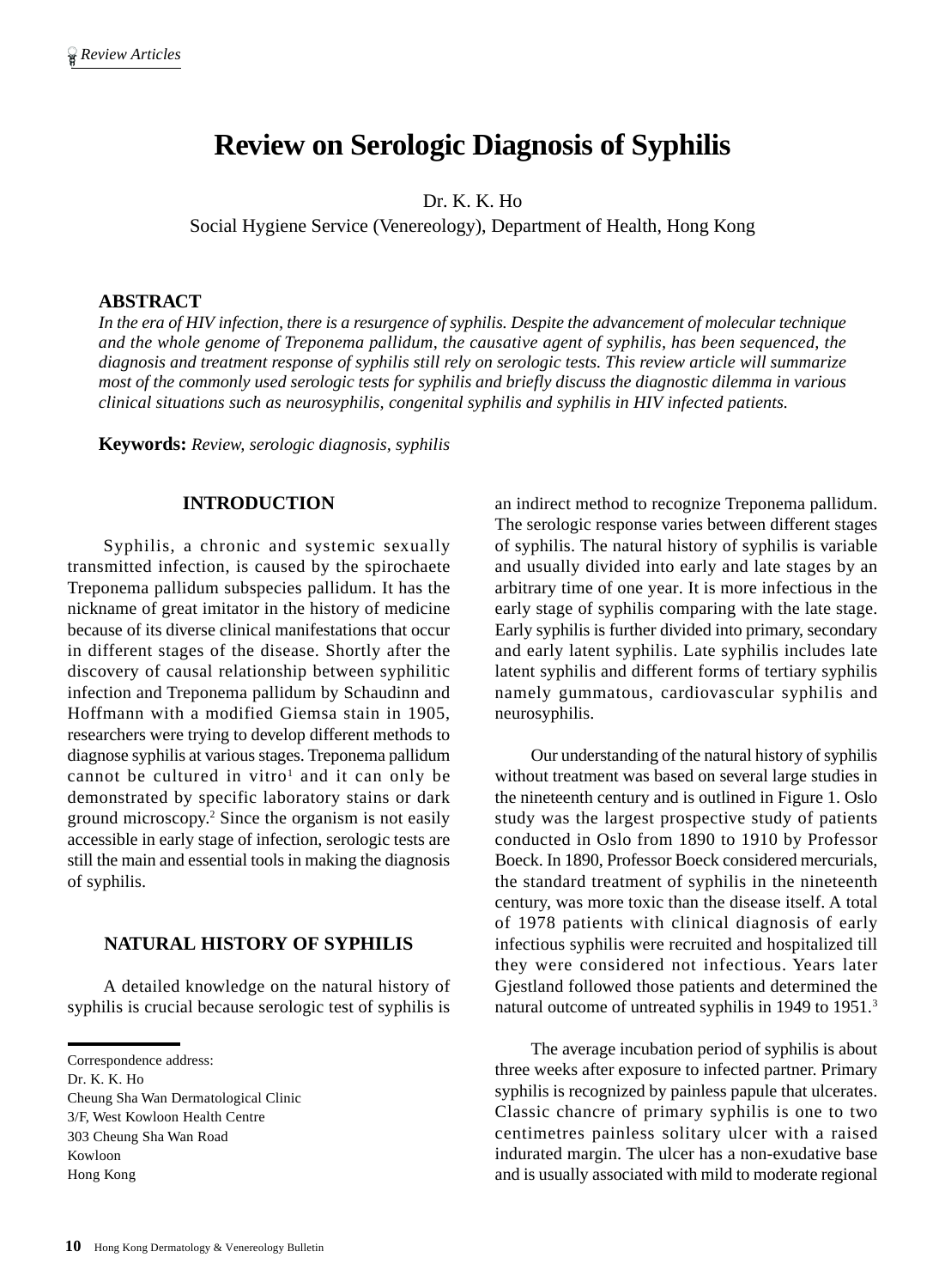

**Figure 1: The natural course of syphilis**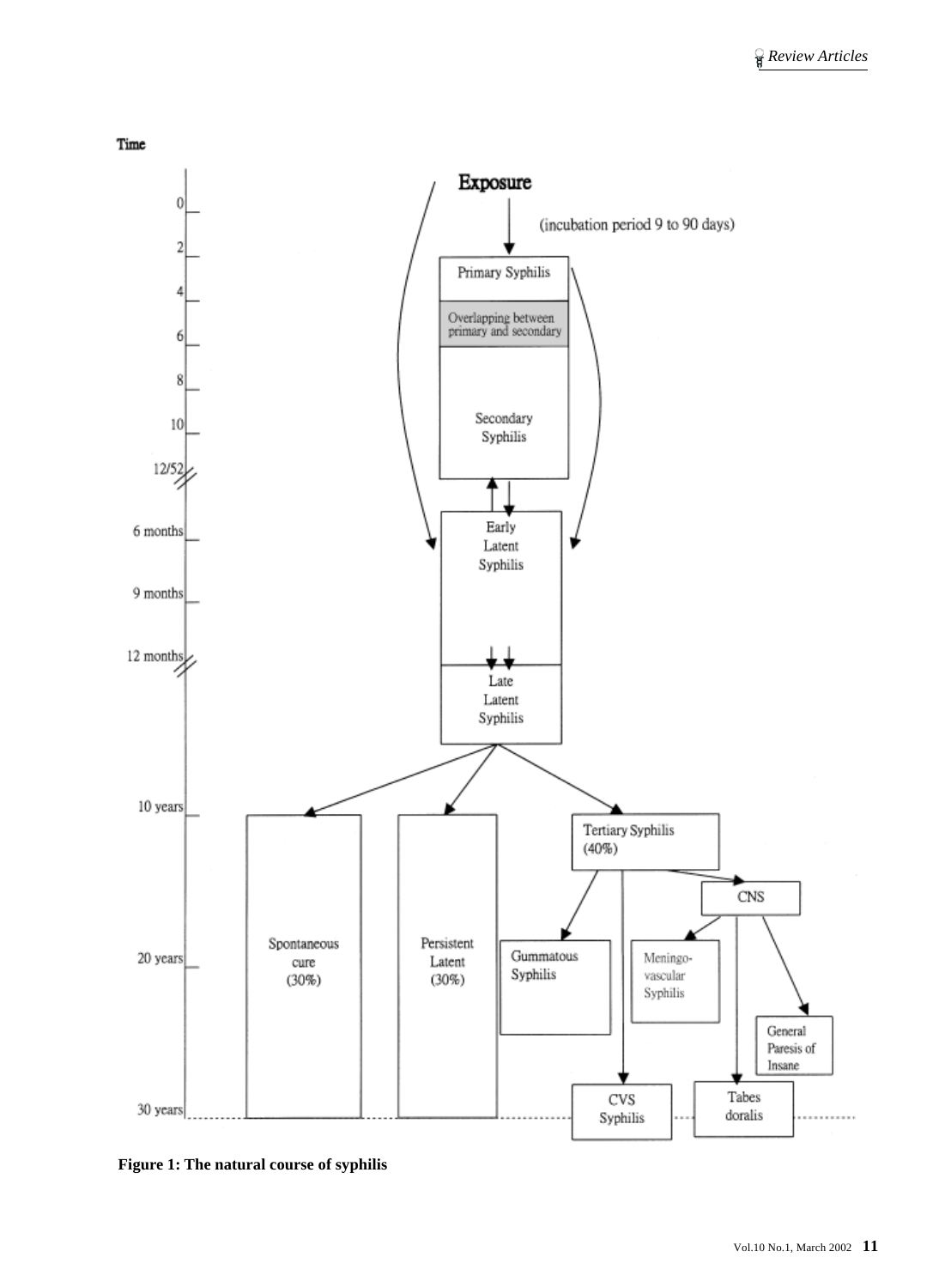lymphadenopathy. Even without treatment, chancre heals spontaneously in three to six weeks. Weeks to months later, untreated syphilis may develop systemic illnesses that represent secondary syphilis. It is characterized by skin rash, diffuse lymphadenopathy, alopecia and systemic symptoms of fever, weight loss, headache, malaise and myalgia. It is not uncommon for a patient to present with both chancre and systemic illness especially in HIV infected patient, as there may be an overlapping period between primary and secondary syphilis.<sup>4</sup> Similar to primary syphilis, secondary syphilis resolves spontaneously without treatment. Occasionally, one quarter of untreated secondary syphilis runs a relapsing course up to five years. Over 90% of the relapses occur in the first year.

Latency is defined as the absence of any clinical signs or symptoms of syphilis with historical or serological evidence of syphilis. Latent syphilis is usually divided into early latent and late latent syphilis by an arbitrary time of one year. After a certain period of latency, 40% of untreated syphilis will develop tertiary syphilis namely gummatous, cardiovascular syphilis and neurosyphilis. Gummatous syphilis, the most common tertiary syphilis in pre-antibiotic era, may present with cutaneous or visceral gumma with the typical histology of granuloma formation in about one third of tertiary syphilis. The mean duration between the infection and development of gummatous syphilis are 15 years. Cardiovascular syphilis classically involves the ascending aorta resulting in aortic aneurysm, aortic valve regurgitation and angina pectoris. The clinical symptom of cardiovascular syphilis is insidious in onset and presents with an average of 30 years after infection. There are many forms of neurological involvement. They are typically grouped as asymptomatic neurosyphilis, meningovascular syphilis, general paresis of insane and tabes dorsalis.

# **DIAGNOSTIC TESTS FOR SYPHILIS**

The basic principle of serologic test for syphilis is to measure or demonstrate either the specific or nonspecific anti-treponemal antibody, hence inferring that the examined patient has been exposed to Treponema pallidum. Not surprisingly, this methodology has its inherent limitation. Knowledge of its advantages and limitations are important in interpreting the serologic results. In fact, it is an indirect method to document the presence of Treponema pallidum or history of exposure to the organism in a patient with an intact immune system that generates sufficient amount of antibodies. The first demonstrable humoral immunologic response is the production of specific anti-Treponemal IgM at the end of second week, and IgG at about four weeks after exposure to Treponema pallidum.5

The diagnostic tests of syphilis are broadly divided into three categories: (1) direct microscopic examination in the early stage of syphilis where the lesion is present; (2) indirect treponemal and non-treponemal serologic tests, and (3) molecular biology-based method.

# **Direct microscopic examination**

Because the width of Treponema pallidum are too narrow and too slender to be seen under the ordinary microscopy, dark ground microscopic examination is still the most productive and invaluable method during primary, secondary and early congenital syphilis. Briefly, a specimen of serous fluid free of erythrocyte should be examined immediately through a reflecting dark-field condenser because viability is crucial for examiner to distinguish Treponema pallidum from other non-pathogenic saprophytic spirochaetes. The tightness of the spirals, 10 to 13 coils with 6 to 20  $\mu$ m in length, and the characteristic movements of angulation, rotation, undulation, compression and expansion distinguish Treponema pallidum from other spirochaetes.<sup>6</sup> However, even experienced observer may find it difficult or impossible to differentiate Treponema pallidum from other spirochaetes in oral cavity, hence it is not recommended to take specimen from oral lesion for dark ground microscopic examination.

In mid-1960s, the direct fluorescent-antibody (DFA) test for Treponema pallidum had been developed.7 To make it simple, specific monoclonal antibody to Treponema pallidum are used to conjugate with the pathogenic spirochaete in the specimen and to be read under the florescence microscope equipped with a darkfield condenser. Because the specific nature of the antibody used, Treponema pallidum in the specimen do not need to be motile and viable. DFA for Treponema pallidum is applicable to any lesion including oral and rectal lesions.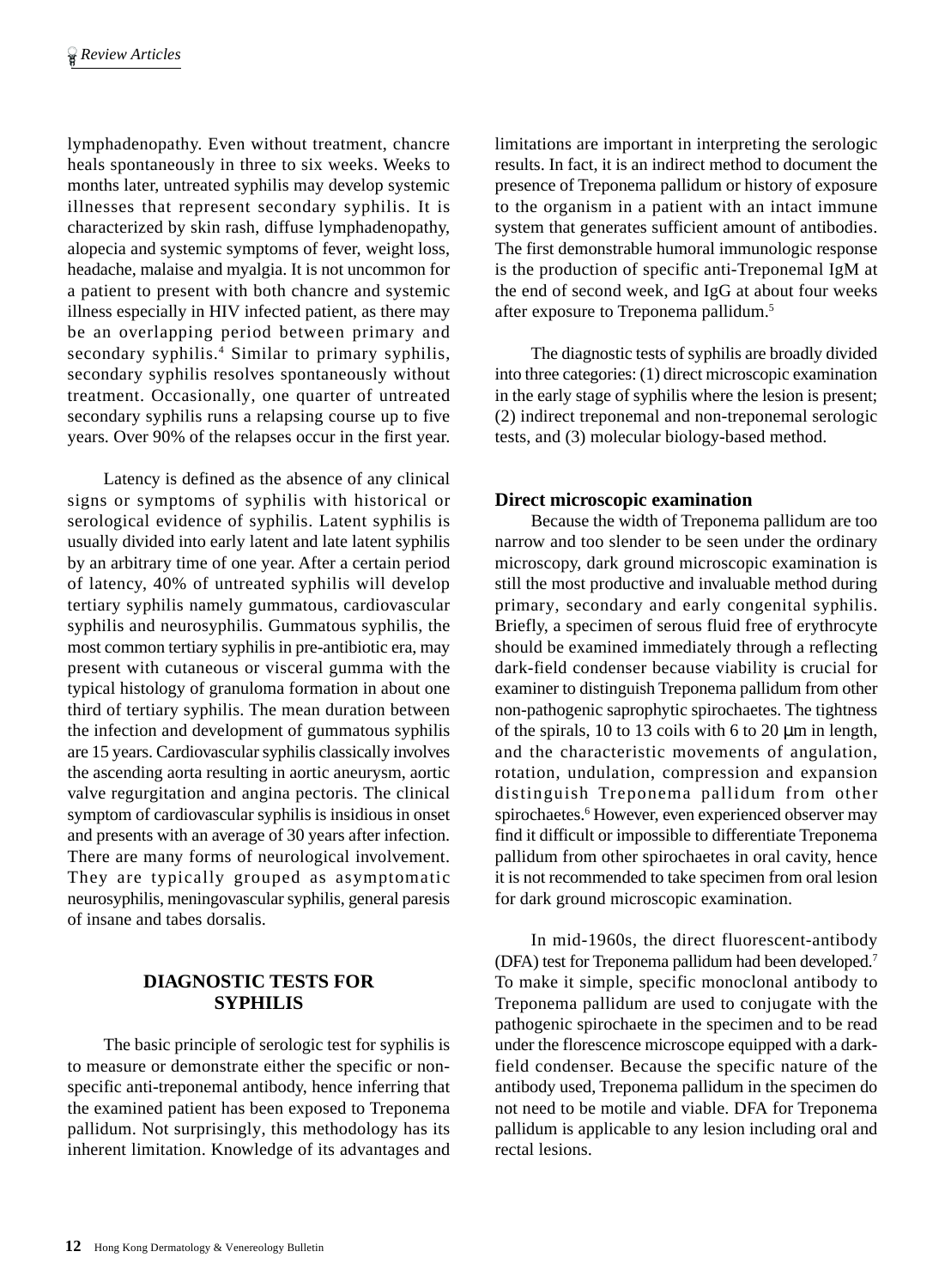#### **Syphilitic serology**

The first serologic technique to diagnose syphilis was first described by Wasserman in 1906. Since then, a lot of works have been done to refine and to take advantage of new developments. Serologic tests for syphilis divide into two categories, non-treponemal and treponemal serologic tests. They are further divided into different tests based upon different methodology. Serologic tests are indirect measurement of the antibodies produced by the host to Treponema pallidum.

In non-treponemal serologic test, such as Venereal Disease Research Laboratory (VDRL) and Rapid Plasma Reagin (RPR), the antibodies to be measured are non-specific treponemal antibodies. It is based upon the reactivity, both IgM and IgG, of sera from patients with syphilis to non-specific cardiolipin-cholesterollecithin antigens. The limitations of non-treponemal serologic tests are lack of sensitivity in dark ground microscopic examination positive primary syphilis and in late syphilis,<sup>8</sup> the possibility of biological false positive reactions (Table 1) and prozone phenomenon in secondary syphilis. Prozone phenomenon, false negative in undiluted serum, occurs in 1 to 2% of patients with secondary syphilis where the antibodies are in excess to block the normal antigen-antibody

complex formation.9 However, it has the advantages of mass screening, monitoring the response to treatment or re-infection as positive result is reported as titre of antibodies.

Treponemal serologic tests are more complex and based upon the detection of specific antibodies to cellular component of Treponema pallidum. It is further divided by different methodology such as Fluorescent Treponemal Antibody absorption (FTA-ABS), Treponema pallidum haemagglutination assay (TPHA) and enzyme immunoassay (EIA). The FTA-ABS test is an observer dependent technique to detect indirectly the presence of anti-treponemal antibodies on microscopic slide pre-fixed with treponema pallidum antigen by a fluorescence microscope. Before microscopic examination, patient's serum is first diluted in sorbent, an extract from nonpathogenic Reiter treponeme, to remove group specific treponemal antibodies. Because sorbent is added to absorb the non-specific antibodies to enhance the specificity, the word absorption (ABS) is added after FTA test to differentiate this test from less specific fluorescent treponemal antibody test. Although false positive is less common in FTA-ABS comparing with non-treponemal serologic test, it has been documented in the literature (Table 2).

| $\overline{\text{Acute }(\leq 6 \text{ months})}$ | Chronic (>6 months)               |  |
|---------------------------------------------------|-----------------------------------|--|
| Physiological state:                              | <b>Physiological state:</b>       |  |
| Pregnancy                                         | Old age                           |  |
| <b>Infection:</b>                                 | <b>Chronic infection:</b>         |  |
| <b>Bacterial infection</b>                        | <b>Mycobacterial infection</b>    |  |
| Pneumoncoccal pneumonia                           | Tuberculosis                      |  |
| Scarlet fever                                     | Leprosy                           |  |
| Infective endocarditis                            | <b>Others</b>                     |  |
| <b>Mycobacterial infection</b>                    | Infective endocarditis            |  |
| Tuberculosis                                      | Malaria                           |  |
| Leprosy                                           | <b>Connective tissue disease:</b> |  |
| Other STI                                         | <b>SLE</b>                        |  |
| Chancroid                                         | <b>Maligancy:</b>                 |  |
| Lymphogranuloma venerum                           | Myeloma                           |  |
| Other spirochaetal infection                      | <b>Injection drug user</b>        |  |
| Relapsing fever                                   | <b>Multiple transfusion</b>       |  |
| Leptospirosis                                     |                                   |  |
| <b>Viral infection:</b>                           |                                   |  |
| HIV infection                                     |                                   |  |
| Infectious mononucleosis                          |                                   |  |
| Measles                                           |                                   |  |
| <b>Mumps</b>                                      |                                   |  |
| Chickenpox                                        |                                   |  |
| Viral hepatitis                                   |                                   |  |

**Table 1. Biological false positive reactions of non-treponemal serologic test**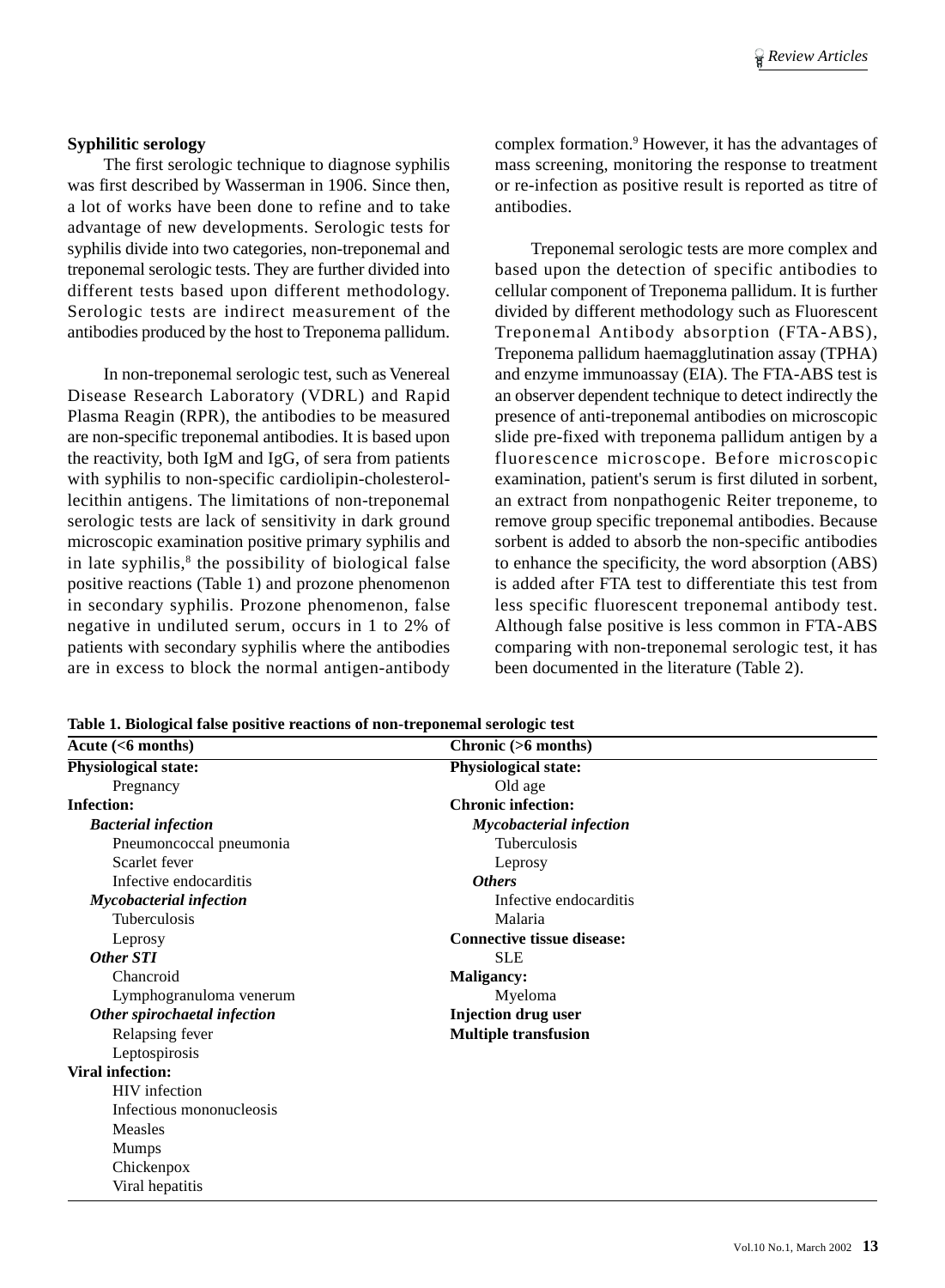| tests                             |  |
|-----------------------------------|--|
| <b>Chronic infection:</b>         |  |
| Leprosy                           |  |
| Malaria                           |  |
| Other spirochaetal infection:     |  |
| Relapsing fever                   |  |
| Leptospirosis                     |  |
| <b>Connective tissue disease:</b> |  |
| SLE.                              |  |
|                                   |  |

**Table 2. Documented false positive FTA-ABS serologic tests**

In TPHA, purified Treponema pallidum antigens are attached to red cells in order to detect the specific anti-treponemal antibodies in patient's serum. A reactive result is defined as passive agglutination of red cells. If particle is used instead of red cell, it is called Treponemal Pallidum Particle Agglutination (TPPA) test.

EIA is a test using reaction indicators that employ enzyme acting on an antigen-antibody complex to produce measurable chromogenic end products. The chormogenes can be read by automated spectrophotometric device. The antigen used in EIA can either be cardiolipin, purified treponemal antigen or recombinant treponemal antigen. If cardiolipin is used instead of treponema pallidum antigen, this test will become a non-treponemal serologic test. Purified treponemal antigen and recombinant treponemal antigen are used in most of the commercially available EIA tests. The advantages of EIA serologic test are more objective, less labour intensive and automated.

Figure 2 shows the level of antibodies versus with time of Treponema pallidum exposure. If an arbitrary line is drawn to represent the level of detectability by serologic test, FTA-ABS will be the first to become positive in around four weeks followed by VDRL and TPHA at six and eight weeks respectively. As EIA is a relatively new test and different commercial kits use different antigens to detect specific treponemal antibodies, it is not included in Figure 2.

## **Molecular-based method**

By far, Polymerase Chain Reaction (PCR) is the



**Figure 2: The relationship between levels of antibodies versus time**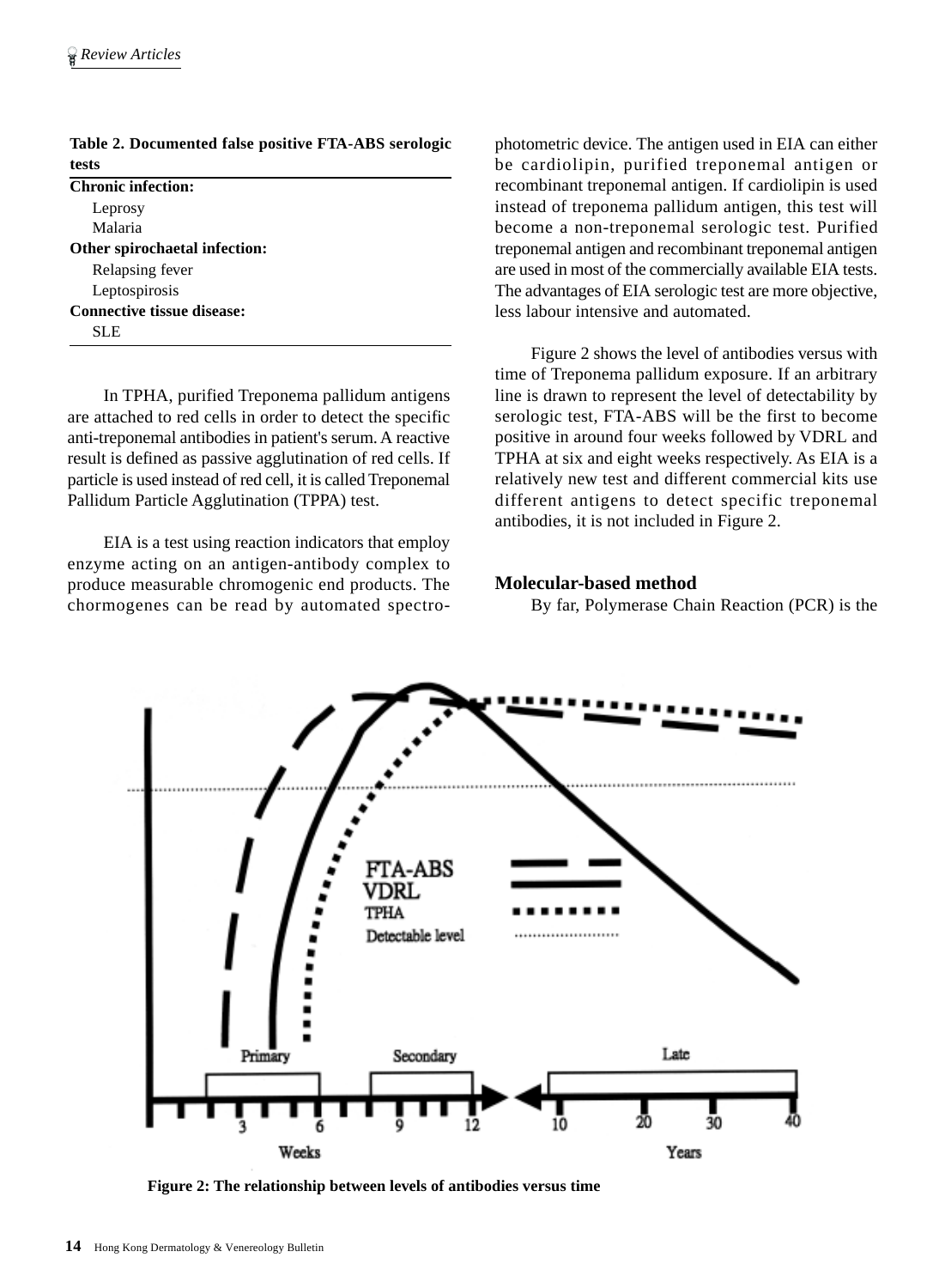most commonly used molecular-based method to detect treponemal DNA or antigen. Because the genetic stability,<sup>10</sup> treponemal membrane lipoproteins are the target for PCR in early primary syphilis, early congenital syphilis and neurosyphilis where the application of treponemal serologic tests are limited. However, it is found that the overall sensitivity in various tissue fluids examined was 78% comparing with rabbit infectivity test because of the presence of non-specific inhibitors to PCR, especially in  $CSF<sub>11,12</sub>$  False positive results caused by improper handling and contamination did not seem to be a problem.<sup>13</sup> The potential clinical application of PCR is a multiplex PCR assay that differentiates syphilis, herpes simplex and chancroid in genital ulcer.<sup>14</sup>

In diagnosing syphilis, apart from detailed clinical history and physical examination, syphilitic serology is still the most important test in diagnosis, monitor the response to treatment and classification of stage by antitreponemal IgM. The use of a single serologic test alone to diagnose syphilis is inadequate and dangerous as biological false positive reactions are common in nontreponemal serologic test and false negative tests further complicate the issue.

The algorithm of syphilis serology is to use a nontreponemal antibody test as a screening tool followed by a confirmatory serologic test of treponemal antibody test like FTA-ABS or TPHA. VDRL is the commonly used screening test in Hong Kong. In theory, a confirmatory serologic test should have as least as equivalent sensitivity but greater specificity than the screening test that use a different methodology. In clinical practice, the logic is patient's symptom, clinical history, and physical examination followed by investigation. However, for the sake of this review article the order is reversed and Table 3 summarized how to interpret the serologic test with respect to different syphilitic serology, direct microscopic examination and previous history of syphilitic treatment.

# **SEROLOGIC DIAGNOSIS IN VARIOUS CLINICAL CONDITIONS**

## **Neurosyphilis**

The major morbidity of syphilis occurs in its tertiary phase, in particular neurosyphilis. A detailed description of the clinical features of neurosyphilis that can easily be found in standard textbook is beyond the scope of this review article. A correct diagnosis is

important because it requires prolonged and preferably parenteral therapy to reduce the long-term sequel.

However, the diagnosis of neurosyphilis is challenging, as up to 25% of non-treponemal serologic screening test in serum may become non-reactive.<sup>15</sup> Therefore, cerebrospinal fluid (CSF) examination is essential if there is any clinical evidence to suggest neurosyphilis. Other indications for CSF examination are listed in Table 4. Cell count, protein analysis and CSF-VDRL titre must be done in patients suspected to have neurosyphilis. The number of lymphocytes in CSF are in the range of 10 to 100 cells per ml and CSF protein is elevated at around 0.5 to 1 gm per litre in neurosyphilis. However, it may be a diagnostic dilemma if only cell count and protein analysis are suggestive, but with a non-reactive CSF-VDRL. A reactive CSF-VDRL is considered diagnostic of neurosyphilis but a nonreactive test does not exclude neurosyphilis because only 30% of individual suffered from neurosyphilis are CSF-VDRL reactive.15,16 Treponemal serologic test is generally not recommended for CSF samples because the standardization process is difficult to control. However, treponemal serologic test is highly sensitive for neurosyphilis that a non-reactive test almost always exclude neurosyphilis.<sup>17</sup>

## **Congenital syphilis**

Universal antenatal VDRL screening and the availability of effective treatment accomplish the control of congenital syphilis. Over the past five years, only one case of early congenital syphilis was recorded by the Government Social Hygiene Service.18 It is hard to comment the above figure, but the important message is that there are still rooms for improvement. Unlike other stages of syphilis, the interpretation of syphilitic serology is complicated by the passive transfer of maternal treponemal IgG antibodies to neonate. It is difficult to interpret the result as most of the serologic tests detect both IgG and IgM antibodies. Apart from difficulty in interpreting the serologic results, some inherent features must be noted before ordering a test.

First of all, the non-treponemal antibody titres remaining from previous treatment of syphilis tend to persist or even increase non-specifically in pregnancy. Therefore, relapse or re-infection is considered only in case of fourfold increase in titre, positive dark ground examination from typical lesion or a recent sexual contact with a person with infectious syphilis.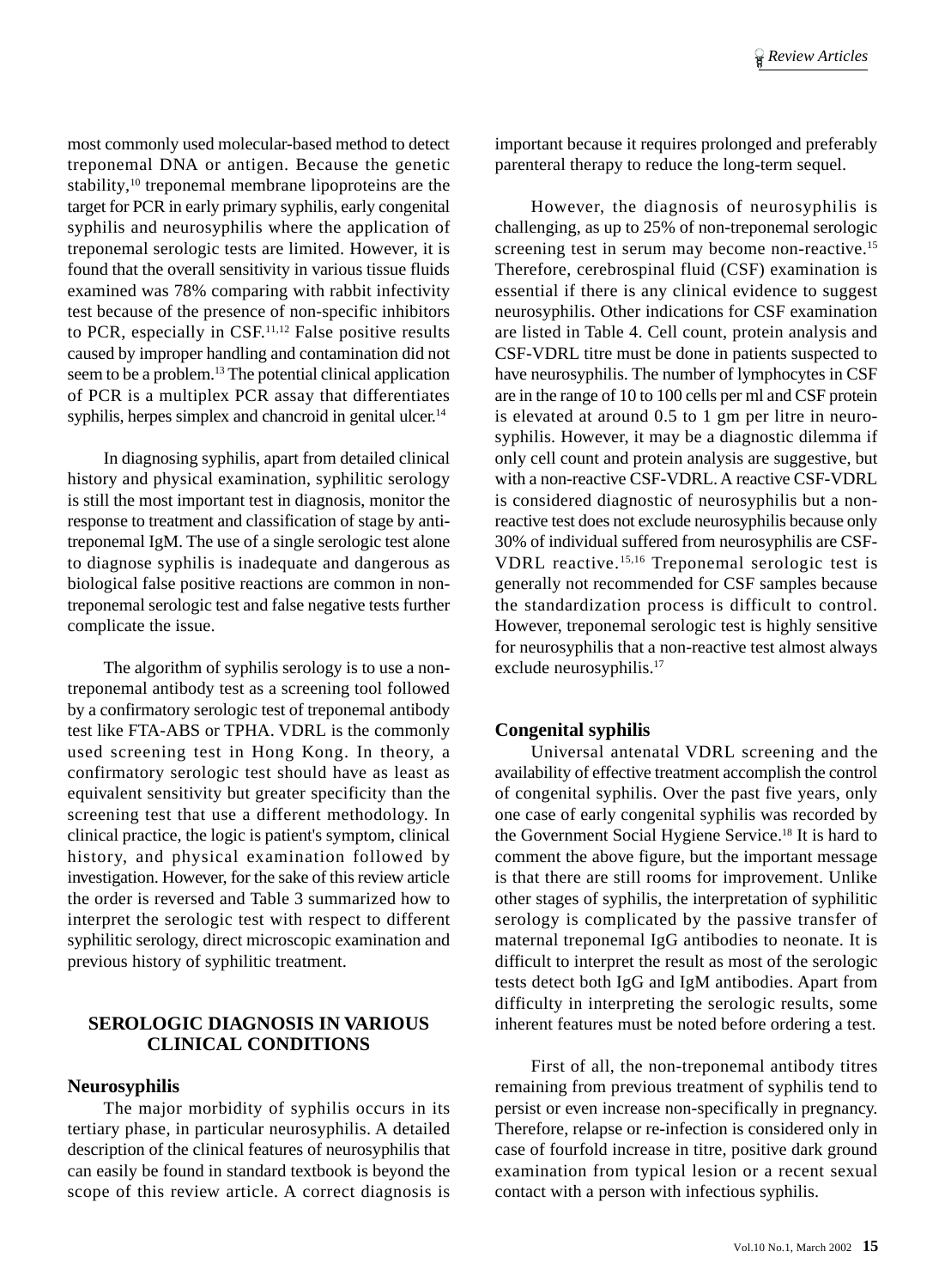| Non-treponemal           | FTA-ABS      | <b>TPHA</b>  | <b>DGE/Histology</b> | History of syphilis with | Interpretation                                                                                           |
|--------------------------|--------------|--------------|----------------------|--------------------------|----------------------------------------------------------------------------------------------------------|
| (VDRL)                   |              |              |                      | adequate treatment       |                                                                                                          |
| Non-reactive             | Non-reactive | Non-reactive | Negative             | $\overline{No}$          | No syphilis                                                                                              |
| Non-reactive             | Non-reactive | Non-reactive | Positive             | $\overline{No}$          | No syphilis with false positive DGE with                                                                 |
|                          |              |              |                      |                          | saprophytic treponema                                                                                    |
|                          |              |              |                      |                          | Early primary syphilis with false negative FTA-<br>$\bullet$<br>ABS, suggest repeat serologic test later |
|                          |              |              |                      |                          | Genuine syphilis with abnormal immunologic                                                               |
|                          |              |              |                      |                          | response in severe immunodeficiency patient such                                                         |
|                          |              |              |                      |                          | as AIDS patient                                                                                          |
| Non-reactive             | Non-reactive | Reactive     | Negative             | N <sub>o</sub>           | No syphilis with false positive TPHA                                                                     |
| Non-reactive             | Non-reactive | Reactive     | Negative             | Yes                      | Treated syphilis with seroconverted FTA-ABS                                                              |
| Non-reactive             | Reactive     | Non-reactive | Negative             | $\overline{No}$          | No syphilis with false negative FTA-ABS                                                                  |
| Non-reactive             | Reactive     | Non-reactive | Positive             | $\overline{No}$          | Early primary syphilis<br>$\bullet$                                                                      |
| Non-reactive             | Reactive     | Reactive     | Negative             | $\overline{No}$          | Latent syphilis<br>$\bullet$                                                                             |
| Non-reactive<br>Reactive |              | Reactive     | Negative             | Yes                      | Serologic scar after previous syphilis<br>$\bullet$                                                      |
|                          |              |              |                      |                          | Repeat VDRL or check anti-treponemal IgM if<br>$\bullet$                                                 |
|                          |              |              |                      |                          | clinically indicated to look for relapse or re-infection                                                 |
| Non-reactive             | Reactive     | Reactive     | Positive             | $\overline{No}$          | Secondary syphilis with prozone phenomenon,<br>$\bullet$                                                 |
|                          |              |              |                      |                          | repeat VDRL after dilution                                                                               |
| Reactive                 | Non-reactive | Non-reactive | Negative             | $\overline{No}$          | No syphilis with biological false positive VDRL<br>$\bullet$                                             |
| Reactive                 | Non-reactive | Non-reactive | Positive             | $\overline{No}$          | Syphilis with false negative FTA-ABS<br>$\bullet$                                                        |
| Reactive                 | Non-reactive | Reactive     | Negative             | $\overline{No}$          | Syphilis with false negative FTA-ABS<br>$\bullet$                                                        |
| Reactive                 | Non-reactive | Reactive     | Negative             | Yes                      | Re-infected or relapse syphilis with false negative<br>$\bullet$                                         |
|                          |              |              |                      |                          | FTA-ABS, if fourfold increase in VDRL titre or anti-                                                     |
|                          |              |              |                      |                          | treponemal IgM positive, suggest repeat DGE and<br>VDRL if clinically indicated                          |
| Reactive                 | Non-reactive | Reactive     | Positive             | $\overline{No}$          | Syphilis with false negative FTA-ABS<br>$\bullet$                                                        |
| Reactive                 | Reactive     | Reactive     | Negative             | $\overline{No}$          | <b>Syphilis</b><br>$\bullet$                                                                             |
| Reactive                 | Reactive     | Reactive     | Negative             | Yes                      | Serologic scar of previous treated syphilis if                                                           |
|                          |              |              |                      |                          | asymptomatic and VDRL are not fourfold increase,                                                         |
|                          |              |              |                      |                          | suggested further follow up                                                                              |
|                          |              |              |                      |                          | Re-infected or relapse syphilis if fourfold increase<br>$\bullet$                                        |
|                          |              |              |                      |                          | in VDRL titre or anti-treponemal IgM positive                                                            |
| Reactive                 | Reactive     | Reactive     | Positive             | No                       | Early syphilis<br>$\bullet$                                                                              |
| Reactive                 | Reactive     | Reactive     | Positive             | Yes                      | Re-infected or relapse syphilis, it is more suggestive<br>$\bullet$                                      |
|                          |              |              |                      |                          | if fourfold increase in VDRL titre or anti-treponemal<br>IgM positive                                    |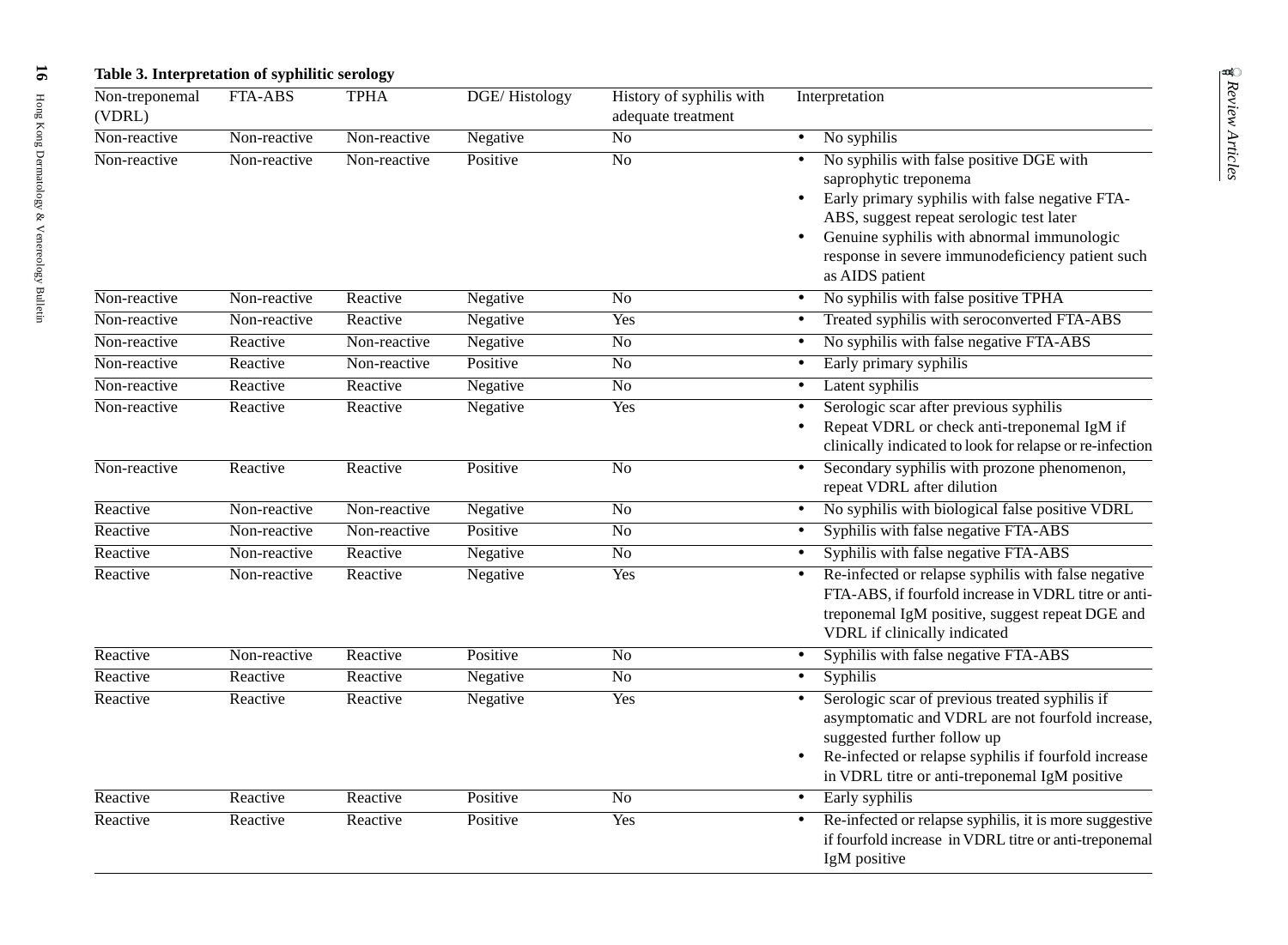#### **Table 4. Indications for CSF examination**

- 1. Patients with late syphilis
- 2. Any signs or symptoms of neurosyphilis
- 3. Evidence of active tertiary syphilis
- 4. Treatment failure (clinical or serological relapse)
- 5. Concomitant HIV infection

Secondly, up to 50% of congenital syphilis are asymptomatic at birth and clinical manifestations such as hepatosplenomegaly, cutaneous lesions, osteochondritis and snuffles are usually not observed until three weeks to six months old.19 The definitive diagnosis of congenital syphilis can be made by the demonstration of Treponema pallidum in the tissue such as umbilical cord, placenta, cutaneous lesions or even nasal discharge by means of Warthin Starring stain.

Thirdly, as few as 22% of congenital syphilis had infant's non-treponemal titre higher than mother's titre.<sup>20</sup> Therefore, examination of paired sera from both infant and mother is highly specific but not sensitive enough to rule out congenital syphilis.

Lastly, because infected foetus can produce antitreponemal IgM antibody in utero after 3 months; treponemal serologic test or Western blot that detect anti-treponemal IgM antibody may be the standard diagnostic test for congenital syphilis in the future.

## **Syphilis in HIV infected patient**

In the era of Human Immunodeficiency Virus (HIV) epidemic, there is a resurgence of syphilis infection in United States and Africa where the prevalences of HIV infection are high because syphilitic ulcer enhances the acquisition and transmission of HIV infection by three to five fold and vice versa.<sup>21</sup>

In fact, HIV infection, like syphilis, is a protean disease that has a number of clinical presentations and they interact with each other in different ways from serology to clinical presentation. The documented serologic diagnostic confusion in HIV infected syphilis were (i) more biological false positive as a result of B-cell activation,<sup>22</sup> (ii) lack of serologic response in clinically confirmed secondary syphilis, $23$  (iii) rapid progress to neurologic involvement even after standard treatment in early syphilis,<sup>24</sup> (iv) failure of nontreponemal titre to decline after treatment<sup>25</sup> and

(v) disappearance of treponemal reactivity over time after treatment<sup>26</sup>

Nevertheless, most of the HIV infected patients who contracted syphilis should behave the same as non-HIV infected patients both clinically and serologically. Therefore, the guideline recommended by Centre of Disease Control (CDC) for serologic diagnosis and treatment of syphilis in HIV infected patient is not different from non-HIV infected patient.<sup>27</sup> The exceptions are CSF analysis is more liberal even in early stage, and whenever there is a discrepancy between clinical and serologic test result, direct microscopic examination by dark-field method or tissue biopsy with special stain of the lesion is suggested.

# **SEROLOGIC RESPONSE TO THERAPY**

Once syphilis has been diagnosed, the response to treatment is monitored by the decline of non-treponemal titre as clinical sign and symptom may subside spontaneously even without treatment. It is important that a baseline non-treponemal serologic test must be done quantitatively before treatment and followed by the same testing method such as VDRL to monitor the response. In general, there would be a fourfold decline and eightfold decline by six and twelve months respectively after treatment in early syphilis.15,28 The rate of decline in non-treponemal titre after treatment in late syphilis is slower. A fourfold decline in twelve months is expected if the non-specific treponemal antibodies was reactive before treatment.

The CSF VDRL titre response to treatment is less predictable. It may take years for CSF VDRL titre to become non-reactive, although the titre should drop progressively. Apart from stage of infection, the rate of decline in non-treponemal titre also depends on initial titre, the number of prior episodes and HIV status.<sup>29</sup>

## **CONCLUSION**

Not until the HIV epidemic, people nearly forget the morbidity of syphilis in the era of penicillin as less and less tertiary syphilis is seen after the discovery of penicillin. Coincidence with the HIV epidemic and resurgence of syphilis, people become more concentrated on this obligate parasite, Treponemal pallidum, because